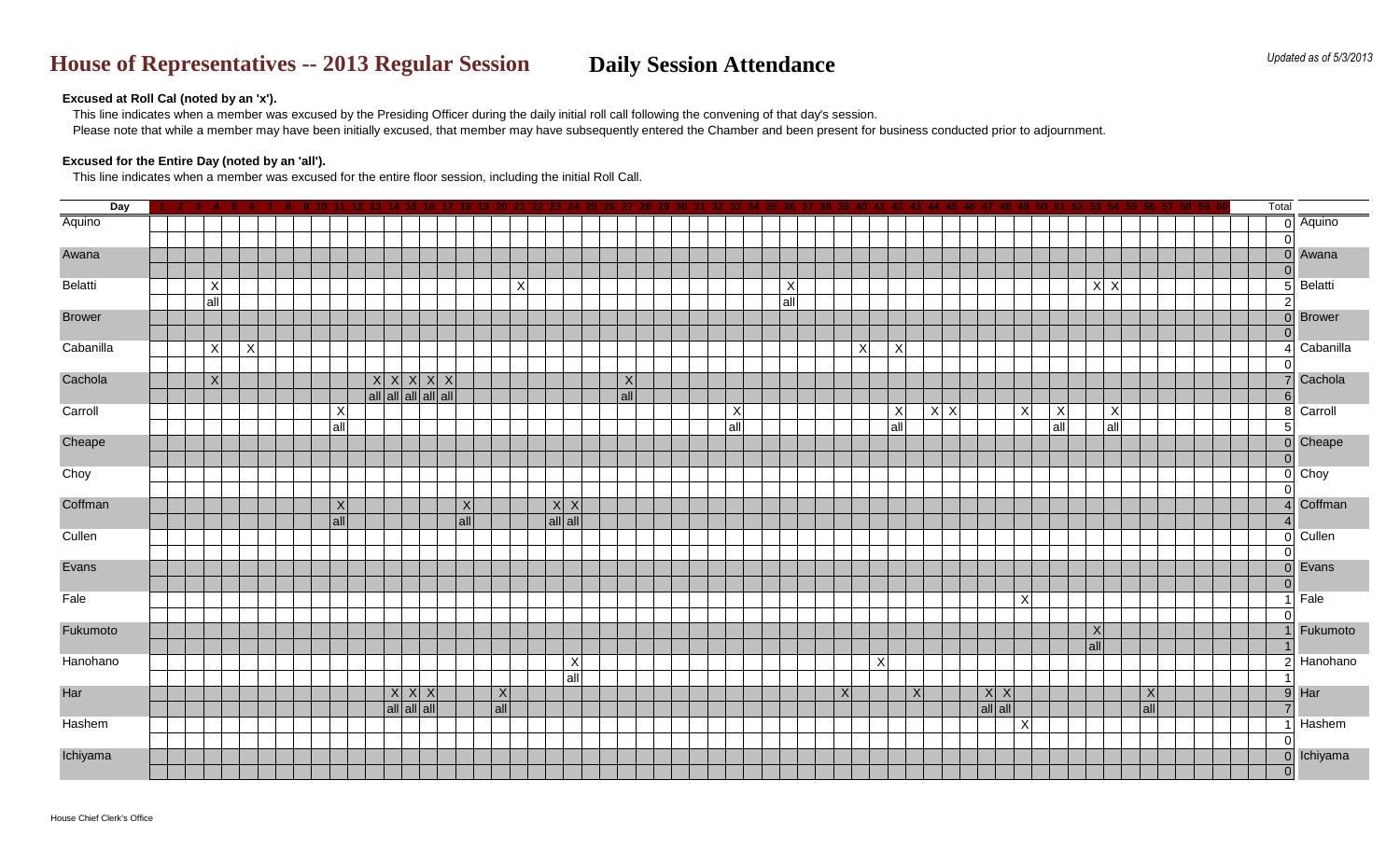This line indicates when a member was excused by the Presiding Officer during the daily initial roll call following the convening of that day's session. Please note that while a member may have been initially excused, that member may have subsequently entered the Chamber and been present for business conducted prior to adjournment.

# **House of Representatives -- 2013 Regular Session <br>Daily Session Attendance**

## **Excused at Roll Cal (noted by an 'x').**

### **Excused for the Entire Day (noted by an 'all').**

This line indicates when a member was excused for the entire floor session, including the initial Roll Call.

| Day       | -6.             |     |     |                             |                     |                 |                 |                                     |     |             | Total          |                     |
|-----------|-----------------|-----|-----|-----------------------------|---------------------|-----------------|-----------------|-------------------------------------|-----|-------------|----------------|---------------------|
| Ing       |                 |     | X   |                             |                     |                 |                 |                                     |     | X           |                | $2$ lng             |
|           |                 |     |     |                             |                     |                 |                 |                                     |     |             | 0              |                     |
| Ito       |                 |     |     |                             |                     |                 | $\vert X \vert$ | $\vert X \vert$                     |     | X           |                | $3$ Ito             |
|           |                 |     |     |                             |                     |                 |                 |                                     |     |             | 0              |                     |
| Johanson  |                 |     |     |                             |                     |                 |                 |                                     |     |             |                | $0$ Johanson        |
| Jordan    |                 |     |     |                             |                     |                 |                 |                                     |     |             |                | 0 Jordan            |
|           |                 |     |     |                             |                     |                 |                 |                                     |     |             | 0              |                     |
| Kawakami  |                 |     | X   |                             | X                   |                 |                 |                                     |     |             |                | 2 Kawakami          |
|           |                 |     | all |                             |                     |                 |                 |                                     |     |             |                |                     |
| Kobayashi | $\vert X \vert$ |     |     |                             |                     |                 |                 |                                     |     |             |                | Kobayashi           |
|           |                 |     |     |                             |                     |                 |                 |                                     |     |             | 0              |                     |
| Lee       |                 |     |     |                             |                     |                 |                 |                                     |     |             |                | $0$ Lee             |
|           |                 |     |     |                             |                     |                 |                 |                                     |     |             | 0              |                     |
| Lowen     |                 |     |     |                             |                     |                 |                 |                                     |     |             |                | 0 Lowen             |
| Luke      |                 |     |     |                             |                     |                 |                 |                                     |     |             | 0              | 0 Luke              |
|           |                 |     |     |                             |                     |                 |                 |                                     |     |             | 0              |                     |
| McDermott |                 | X   | X   |                             |                     |                 |                 | $\vert X \vert$                     |     | X X         |                | 5 McDermott         |
|           |                 | all | all |                             |                     |                 |                 | $ $ all                             |     | all all     | 5 <sub>l</sub> |                     |
| McKelvey  |                 | X   |     | X <br>$\boldsymbol{X}$      | $\boldsymbol{X}$    | $\vert X \vert$ |                 | X                                   |     |             |                | 6 McKelvey          |
|           |                 | all |     | all <br>$ $ all             | all                 | all             |                 | all                                 |     |             | 6              |                     |
| Mizuno    |                 |     |     | X X X                       |                     |                 |                 |                                     |     |             |                | 3 Mizuno            |
|           |                 |     |     | $ $ all $ $ all $ $ all $ $ |                     |                 |                 |                                     |     |             | 3              |                     |
| Morikawa  |                 |     |     |                             |                     |                 |                 |                                     |     |             |                | 0 Morikawa          |
| Nakashima |                 |     | X   |                             |                     |                 |                 |                                     |     |             | 0              | Nakashima           |
|           |                 |     | all |                             |                     |                 |                 |                                     |     |             |                |                     |
| Nishimoto |                 |     |     |                             |                     |                 |                 |                                     |     |             |                | 0 Nishimoto         |
|           |                 |     |     |                             |                     |                 |                 |                                     |     |             | 0              |                     |
| Ohno      |                 |     |     |                             |                     |                 |                 |                                     |     |             |                | $\overline{0}$ Ohno |
|           |                 |     |     |                             |                     |                 |                 |                                     |     |             | 0              |                     |
| Onishi    |                 |     |     |                             |                     |                 |                 |                                     |     |             | 0              | Onishi              |
|           |                 |     |     |                             |                     |                 |                 |                                     |     |             | 0              |                     |
| Oshiro    | X               | X   | X   |                             | X X                 | $\vert X \vert$ |                 | X X X<br> X                         | X   | X           |                | 12 Oshiro           |
|           | all             | all |     |                             | $ $ all $ $ all $ $ |                 |                 | $ $ all $ $ all $ $ all $ $<br> all | all | $ $ all $ $ | 10             |                     |